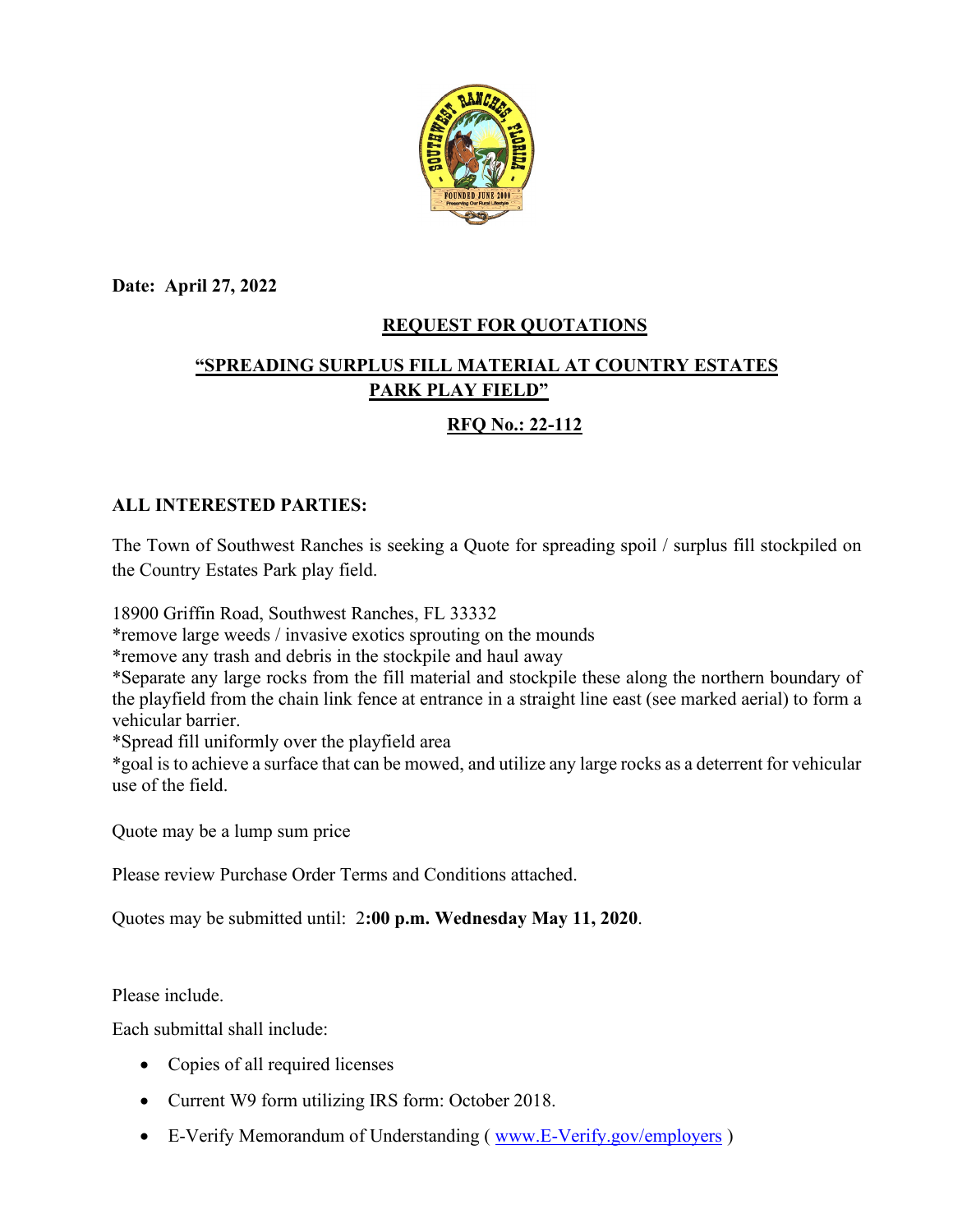#### TOWN OF SOUTHWEST RANCHES, FLORIDA **RFQ 22-112 - QUOTE FOR SPREADING SURPLUS FILL MATERIAL AT COUNTRY ESTATES PARK PLAY FIELD**

- Two (2) references, letter of recommendation preferred.
- The Quote shall include Broward County Local Business Tax Receipt if the quote value is greater than or equal to \$10,000.
- The Quote shall include certificate(s) of insurance or written proof of the ability to provide the required insurance by an insurance company authorized to do business in the State of Florida.
- **INSURANCE**

The Seller of services must have secured and maintained the required amount of \$1,000,000 general and \$500,000 automobile liability limits and **must list the Town as an Additional insured of this coverage**. The Seller must have worker's compensation coverage as required by law, and if applicable, provide a copy of state workers compensation exemption. Any exception to the above stated limits or other requirements must be endorsed and approved by the Town of Southwest Ranches' Town Administrator.

• The completed attached form.

#### **GENERAL SPECIFICATIONS**

All work shall be completed during normal business hours, which are Monday-Friday 7:30 AM - 5:00 PM, unless otherwise approved by Town's designee.

#### **GARBAGE COLLECTION**

Trash and debris separated from the stockpile from removal to be hauled away by Contractor and disposed of legally.

#### **CONTRACTOR'S RESPONSIBILITY**

The Contractor shall furnish all supervision, labor, equipment, materials, paint, tools, machinery, transportation and other facilities and services necessary to fully complete the project.

The Contractor shall be responsible for the protection of the Town's property and if damage occurs the Contractor shall be solely responsible for the restoration of such damage within 5 days of the notification.

The Contractor shall be responsible to cordon off and erect warning signs in areas where any chance of damage or injury could occur.

The Contractor shall be responsible to ensure their staff follows all related safety and applicable OSHA regulations.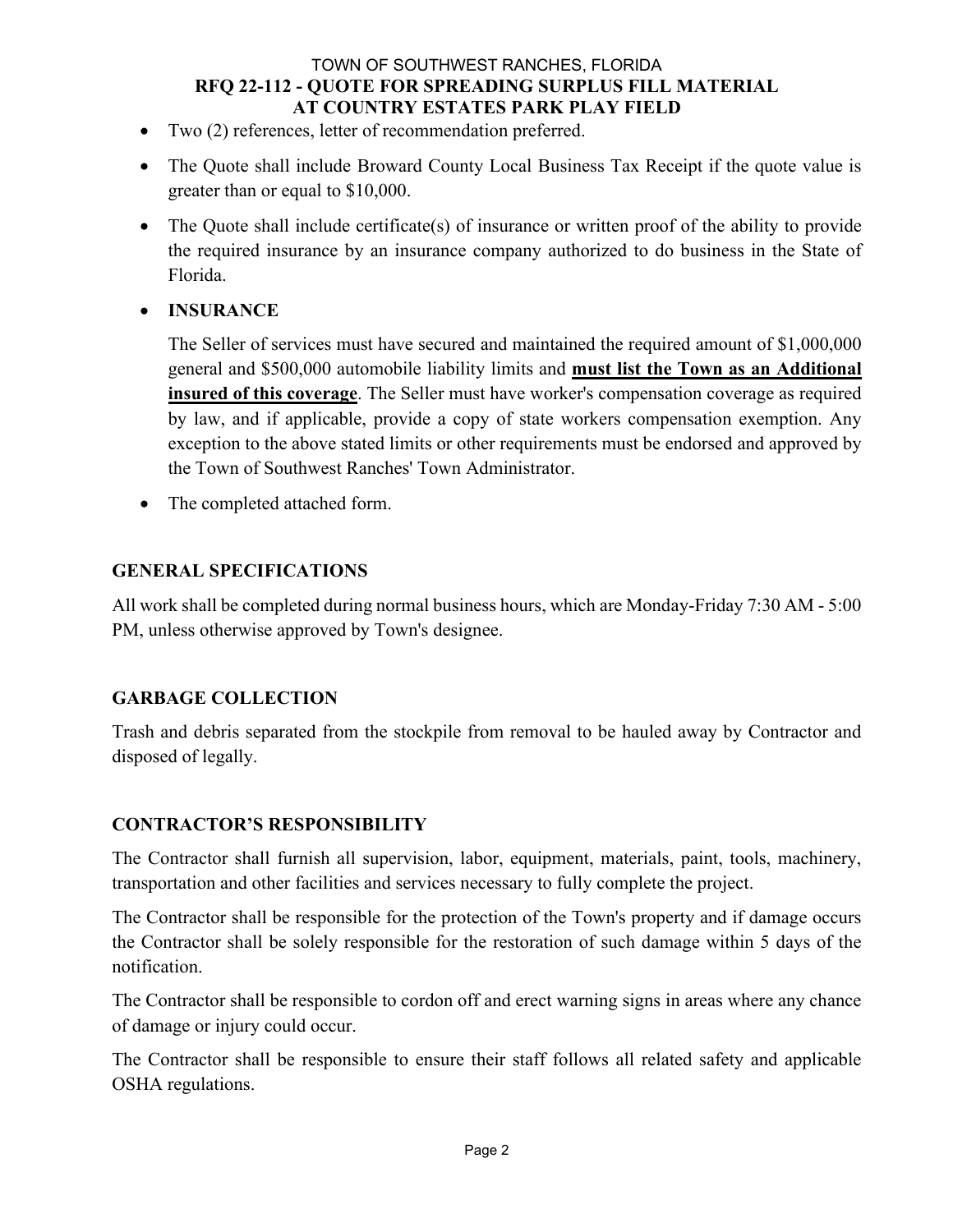#### TOWN OF SOUTHWEST RANCHES, FLORIDA **RFQ 22-112 - QUOTE FOR SPREADING SURPLUS FILL MATERIAL AT COUNTRY ESTATES PARK PLAY FIELD**

The Contractor will ensure that all work is performed in a professional manner by skilled trade workers.

The Contractor shall ensure that all work will be done during daylight hours and may include weekends and holidays. Forty-eight hours' notice is required for weekend scheduling and must be mutually agreed upon with the Town Representative.

The Town will make a final decision deemed to be in the best interests of the Town and anticipates the use of a purchase order or written agreement to confirm the terms of the services, as may be acceptable to the Town.

Pursuant to the Town's Procurement Code, this RFQ shall not be deemed a competitive procurement, and there shall be no rights of protest associated with decisions which may be made by the Town.

The Town of Southwest Ranches reserves the right to reject any or all quotes, to waive any informality, non-material irregularity or technicality.

All quotes and questions concerning this RFQ may be submitted by US Mail, Fax or Emailed to:

December Lauretano-Haines ISA Certified Arborist® #FL-6019A LIAF #2007-0045 Parks, Recreation and Open Space Manager Town of Southwest Ranches 13400 Griffin Road Southwest Ranches, FL 33330 Ph 954.343.7452 Fax 954.434.1490 dlauretano@southwestranches.org